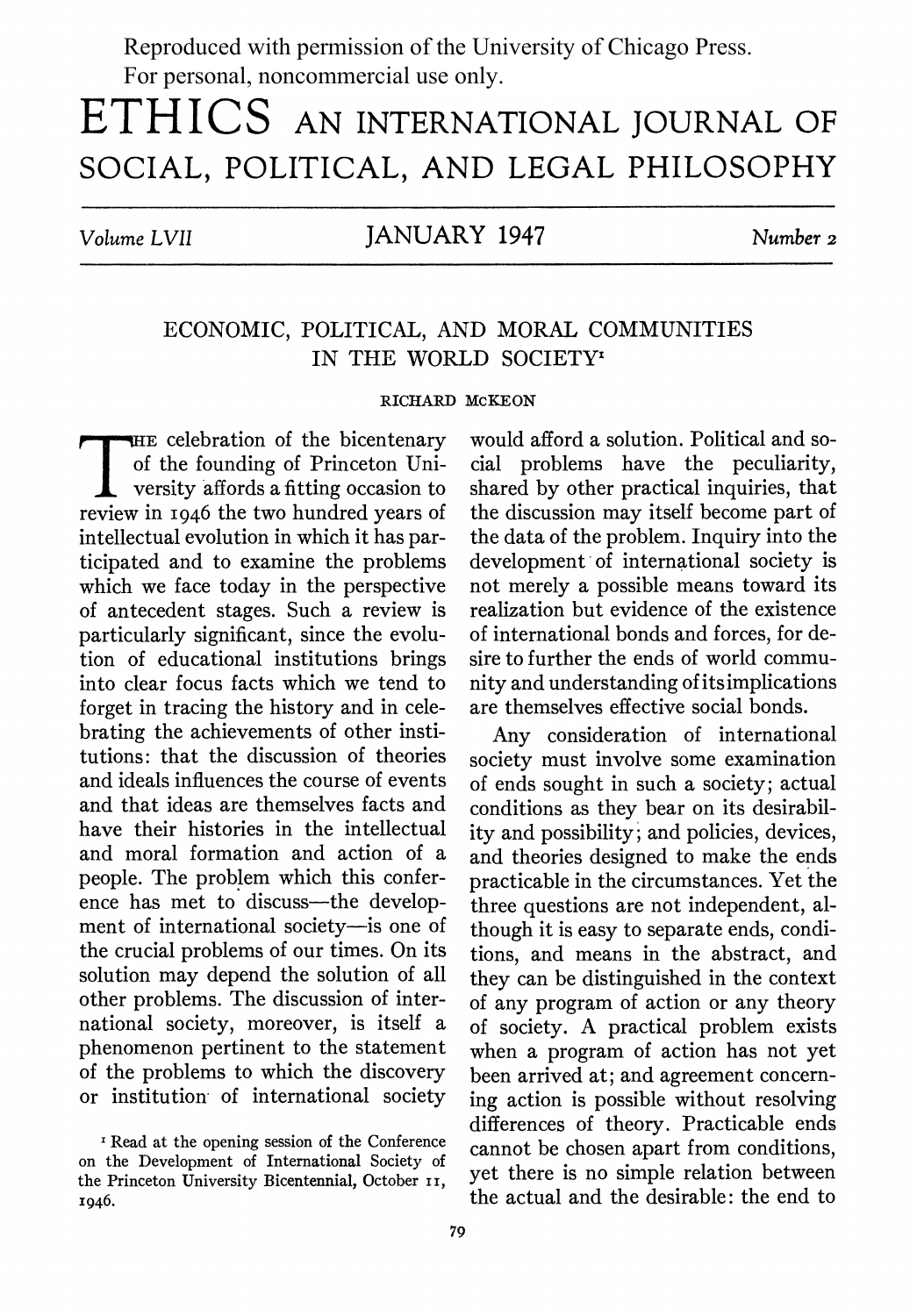**be pursued is not determined by the conditions, and the conception of an end and attachment to it may influence what is taken to be the actual situation. The practicability of objectives depends on some agreement concerning what is the case; but the facts vary as the approach and interpretation are changed. Conversely, ultimate ends and basic theories are not susceptible of rational demonstration or empirical refutation; another man's theory, viewed from without, becomes an ideology which fixes false ends and establishes fictitious facts, and pursuit of his purpose becomes the exercise of force -or pressure. This peculiarity of social and political discussion is one of the chief sources of the confusion in which plans for practical action are involved, but it is also a source of hope, since practical problems are sometimes solved tangentially by agreement about means which had been shown antecedently to be inadequate to the purposes or impracticable in the circumstances.** 

**The issues concerning world society will not be determined simply by ascer- \*taining facts or by weighing the desirability and practicability of ends or by reconciling or refuting theories. Yet there is a tendency in the discussion of international society to present the issues in one of three forms of argument, in which international society is conceived so differently as to seem, in turn, already in existence, impossible, and a goal in process of achievement. If material conditions are examined in the interdependence of men and their common needs and dangers and in the improvement of facilities for production, transport, and communication, "one world" is discovered inescapably in existence, and it is argued that world community depends only on recognition of this material basis. If ends and purposes are examined in the actions**  **and statements of men, a clash of ideologies and a neglect of moral issues is discovered, and it is argued that world society is impossible, since it depends on a community of shared values and an agreement concerning ends which have not yet been achieved. If present discussions and current efforts in international co-operation are examined, finally, it would seem that what is needed is the development and improvement of political institutions by which extant political states and international institutions may be oriented to the determination and enforcement of a common policy.** 

**It is the purpose of this paper to argue that the political question is prior to the economic and the moral questions in the development of world society, precisely because the resolution of political questions is a means to the solution of economic and moral questions. The position is difficult to state and to defend, for political problems have economic and moral bases and their solution is advanced by economic and moral means, and this interdependence facilitates their translation to one another or even confusion with one another. The priority of the political-and, indeed, its distinction from the economic or the moral-can be established only by means of questions which cut across political, economic, and moral considerations and indicate their relations in theory, in history, and in purpose.** 

**Questions of theory and policy have, in the first place, become questions of "communication." In the absence of agreement about ends or means, rights or freedom, the problems of international society cannot be discussed in terms of the purposes it is to achieve, the institutions it should employ, or the facts which render it desirable or inevitable. Instead, theories have been treated as abstrac-**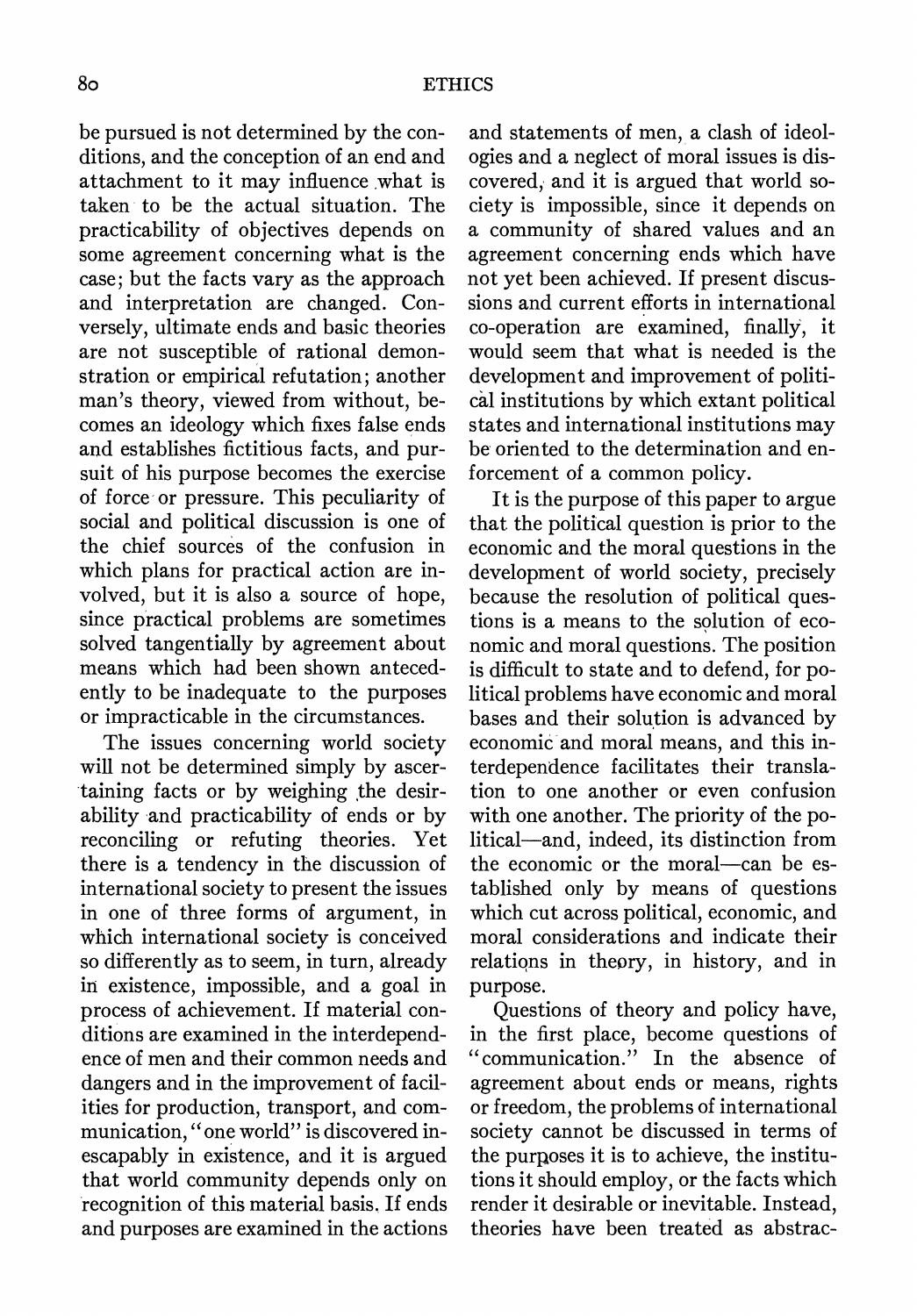**tions unrelated to practical situations or as ideologies explained by period, class, or purpose; ideals have become expressions of interests, common or particular, or impractical fantasies; and the actual situation is variously viewed as an extension of the struggle of classes or a stage in the progress of freedom and in the opposition between capitalism and communism or between East and West, the signs of democracy and fascism or of freedom and oppression being detected, depending on the theory preferred, now on one side, now on the other. In their practical form moral, political, and economic issues in international questions become problems of communication, because all the impor**tant words-"peace," "welfare," "security,""freedom,""democracy,""nation**al state," "international society"-are ambiguous. In the second place, since these ambiguities are not verbal or subject to arbitrary solutions, proper understanding of them depends on the statement of real issues which can be traced, behind the difficulties of communication, in the development of national states and their international relations. Finally, the purposes of international society, as they emerge from a consideration of theory and history, must be formulated in terms which remove the ambiguities inherent in "peace,""security," "welfare," or any other embodiment of ends in institutions feasible or operative in present circumstances, whatever the oppositions of attitude or theory which remain in the reasons for joining in common action.** 

### **I. THE PROBLEM OF COMMUNICATION IN AN INTERNATIONAL SOCIETY**

**In the absence of previous agreement concerning fact, purpose, or theory, all practical problems become, first of all, problems of communication, and differences of interpretation, intention, or de-**

**vice set up the opposite poles of persuasion or debate. The discussion of circumstances, criteria, and means depends on some previous agreement, not only to insure the application of statements univocally to the same problem, but also to permit the differentiation and identification of fact, end, and statement. But if theoretical problems become problems of communication and translation in the oppositions of theories, problems of communication are transmuted, in turn, into problems of fact or problems of ends. Purposes and ideas may, on the one hand, be explained by the economic or social conditions of those who conceive them; or the ills of the present may be traced, on the other hand, to an exclusive concern with short-range and material interests on the part of all men or of men in power or of men opposed to right reason and good will. In this circle of translation and reduction there is no means of differentiating between true and false or good and evil, since both are expressions of interest; or, if they are differentiated, false and evil seldom have any clear distinguishing mark other than that they follow from the point of view opposed. Yet in the discussions in which theories and policies are opposed and in the debates in which the resolutions of such differences become problems of communication, it may be argued, by either side, that theories, policies, and even modes of expression are determined by what uniquely is the case or by what imperatively should be, and problems of communication are therefore presented either as problems of fact to be ascertained scientifically or problems of ends to be inculcated morally. All discussions of practical problems may thus be treated as examples of the opposition between those who defend science or lament attacks on the use of scientific methods and**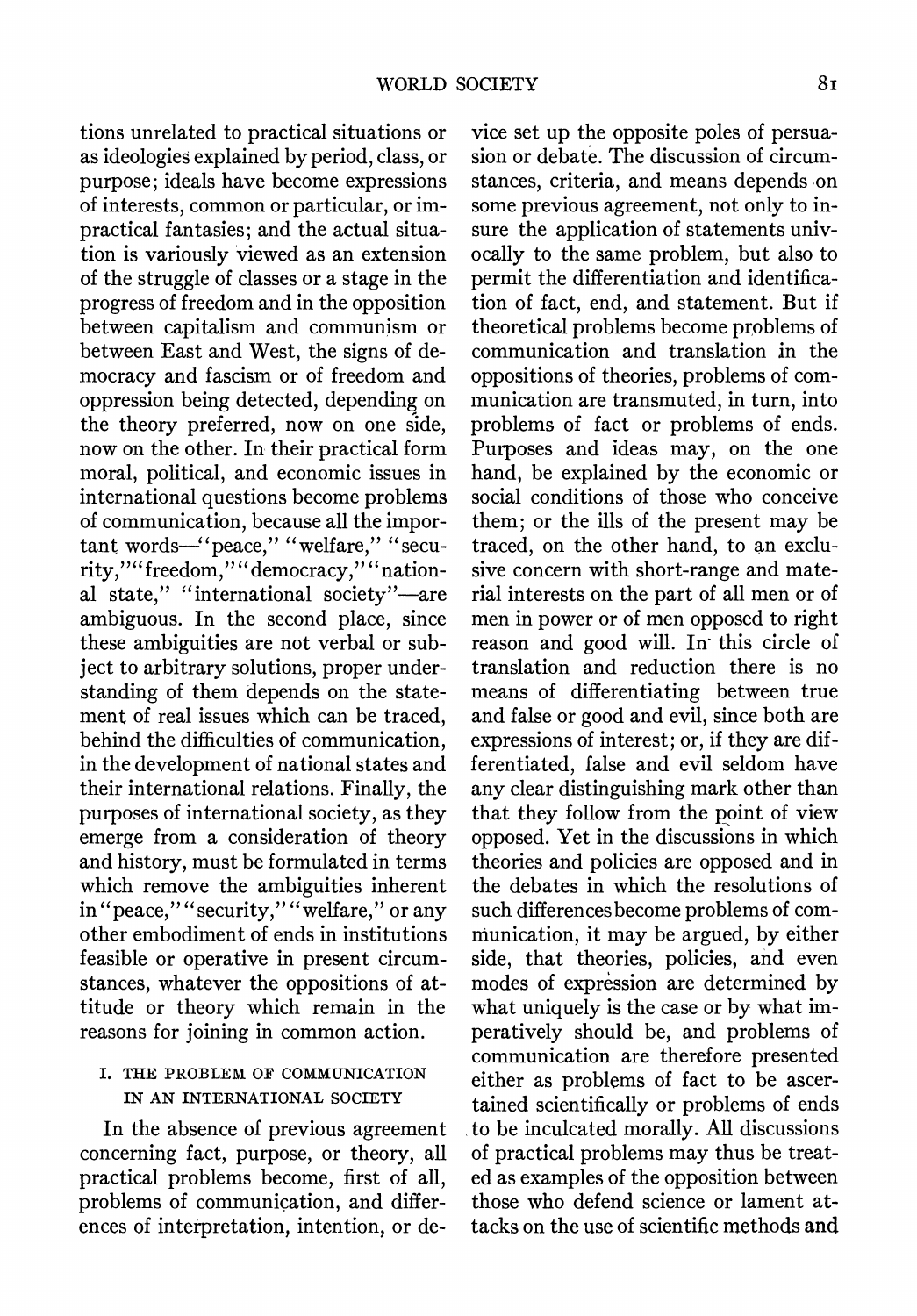**those who, defend ethics or lament departures from moral ideals. The distinction between fact and ideal-when all problems, theoretical as well as practical, are made problems of communication becomes in the statements of philosophers and sociologists a contrast between realism and idealism, ideology and utopia, or power and justice.** 

**Once questions of theory have been transformed into the dialectical opposition of theses in discussion and communication, history and fact are fitted easily to the support of either side or either theory. It is apparent from examination of man's actions and statements, no less than from study of the evolution of his ideas and ideals, that the nature of things as he conceives them and the objectives which he sets for action are shaped by the conditions of his life. The sociology of knowledge makes place not only for the ideas that express current social and economic patterns but also for ideas that set new patterns for future action, and no philosophy is so lost in utopian speculation as to neglect the actual situations which contain the potentialities of ideal fulfilments or the marks of a perfection from which they are degradations. Ideas of justice are expressions of interest, whether they are defenses of the status quo or expressions of revolutionary aspirations; and, however determined, ideas of justice are at once dependent on the support of adequate power and themselves instruments of power. Yet only the more theoretic of the realists are prepared to defend the thesis that "might makes right"; and when justice is defined as the interest of the stronger, the fuller elaboration of the position runs into the difficulty, which Socrates forced even Thrasymachus to recognize, that the " stronger" is strong only if he has knowledge of his true interests, and in the long run his** 

**interests involve considerations of justice. In these exchanges of compliments, the sociologist and the economist can explain the philosopher's predilections and purposes by the material conditions under which he developed them, and the philosopher can detect the principles which underlie social and economic explanations and raise questions concerning the ideals implicit in them.** 

**Since theories of "communication" and "language" exhibit the same ambivalence as the theories to which they are applied, the opposition between the treatment of ideals in terms of facts and the interpretation of facts in terms of purposes is not resolved by the efforts of semanticists to explain philosophic antinomies and resolve social problems by clarifying the symbols in which they are expressed. It has been fashionable to treat communication in terms of the multiplicity of languages, the ambiguity of statements, and the manipulations of propaganda and to consider ideas, convictions, and theories, if at all, in terms of the findings of opinion polls, the development and use of instruments of mass communication, and analyses of content in communications designed to isolate the means for planting opinions. Human motives, loyalties, and beliefs are treated largely in terms of human types, classes, races, or nations; statements are examined in terms of deceptions worked contrary to true interests; and education is planned in terms of information, propaganda, group solidarity, or welfare programs. At the other extreme there is a growing tendency to view the problems of communication in terms of the reformulation of cultural ideals, many of which have found expression in art, literature, religion, philosophy, and social institutions. The analysis of the conditions and instrumentalities of communi-**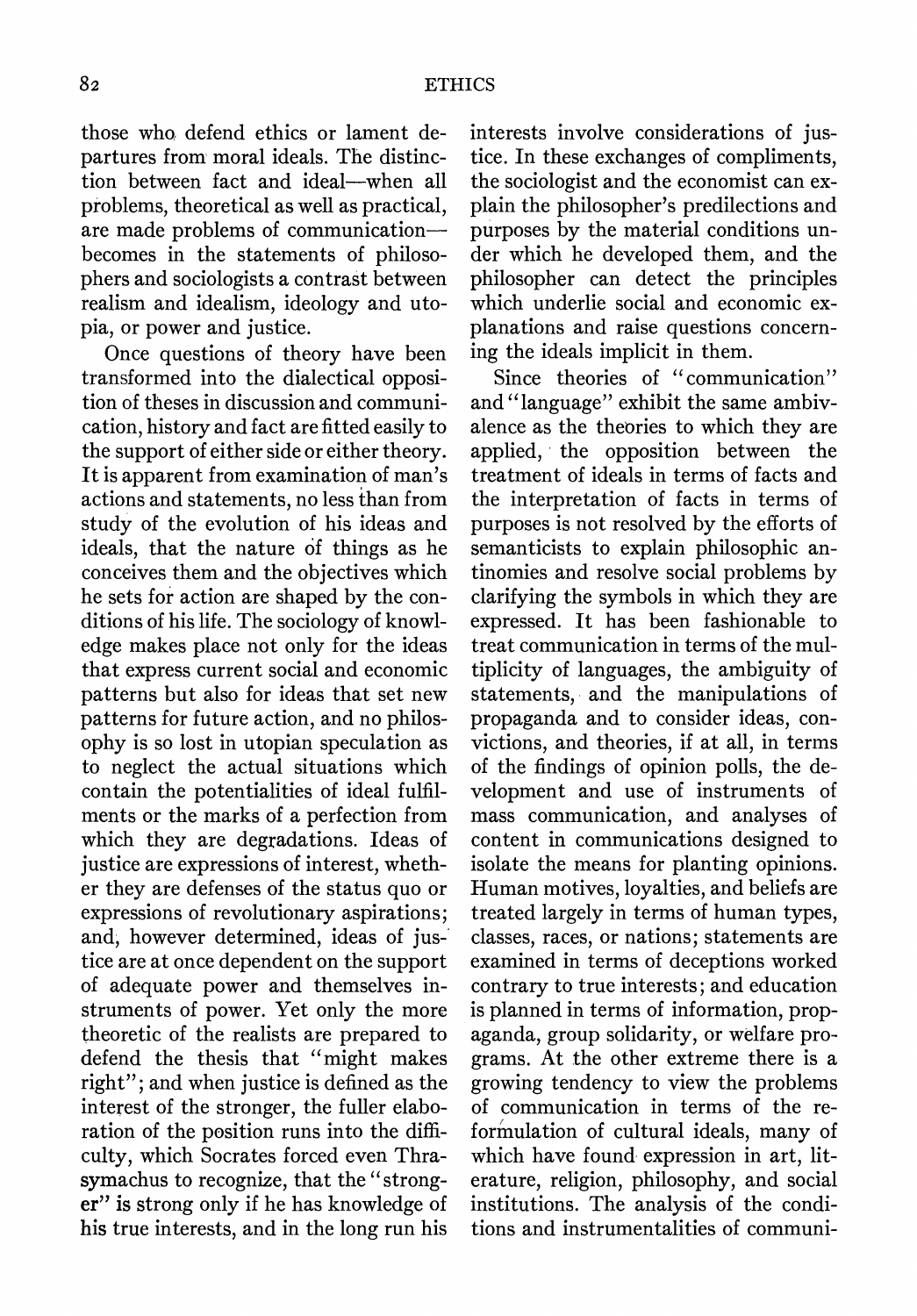**cation seems to preclude consideration of the ends of communication, except as determined by circumstances and available means; while the discussion of ends seems divorced from action, even to the extent of providing no means for their realization other than the pious hope that a moral reform may make ideals effective as they have not been in the past.** 

**The separation of facts and purposes so sharply that the distinction between power and justice is made a source of opposition in theory and of contradiction in the interpretation of fact has consequences in both the discussion of theory and the debate of practice. In the discussion of theory the very nature of morals and of the social sciences, as well as their relation to other sciences which treat of nature and facts, has been subject of debate. Philosophers and social scientists who differ in most other respects, from Plato through Hobbes to the modern "realists" in jurisprudence and political science, have argued that the treatment of human actions and institutions will become "scientific" only when the facts of action and association are formulated in laws comparable to those discovered in mathematics and the physical sciences. Other philosophers and social scientists, who have little else in common, from Aristotle through Kant to Dewey, have argued that the regularities of social behavior must be distinguished from those of natural phenomena, since purposes are not irrelevant to investigation in the social sciences but are themselves to be numbered among the facts and since the possibility of change is affected by the desire for change. In the debate of practice both sides in opposition on a particular issue may be subjected to the same criticisms from opposed points of view, and opposite courses of action may be defended by the** 

**same statements of ideal and fact. A course of action advanced as "democratic" is usually criticized as despotic, authoritarian, or fascistic and opposed by another course defended as truly democratic. Recent discussions of the freedom of the press, the conduct of elections, and the conditions of trade in enemy or newly liberated nations have afforded abundant examples of the opposed meanings which "freedom" and "equality" may assume, and the discussion of peace treaties and applications for membership in the United Nations are impressive illustrations of the facility with which nations may tolerate in the states which they support faults which they excoriate in states which they oppose.** 

**The solution of the problem of communication in theory requires reconciliation or reduction of the differences of social scientists; but, fortunately, the problems of communication in practice in a world community need not wait for that happy insight and decisive demonstration, for practical problems may be resolved by distinguishing the three related considerations which make the nature and existence of an international society ambiguous and by providing a means of coming to agreement concerning actions which may serve both to resolve material problems and to prepare for a community of ideas by clarifying the relations of ends and ideas to each other. Material circumstances, economic contingencies, and military dangers are not themselves sufficient to force any manner of association on men who think themselves in opposition. If the physical universe has been contracted by recognized interdependences of needs and problems and by increased speed of communication and travel, the process has not led to a greater understanding of**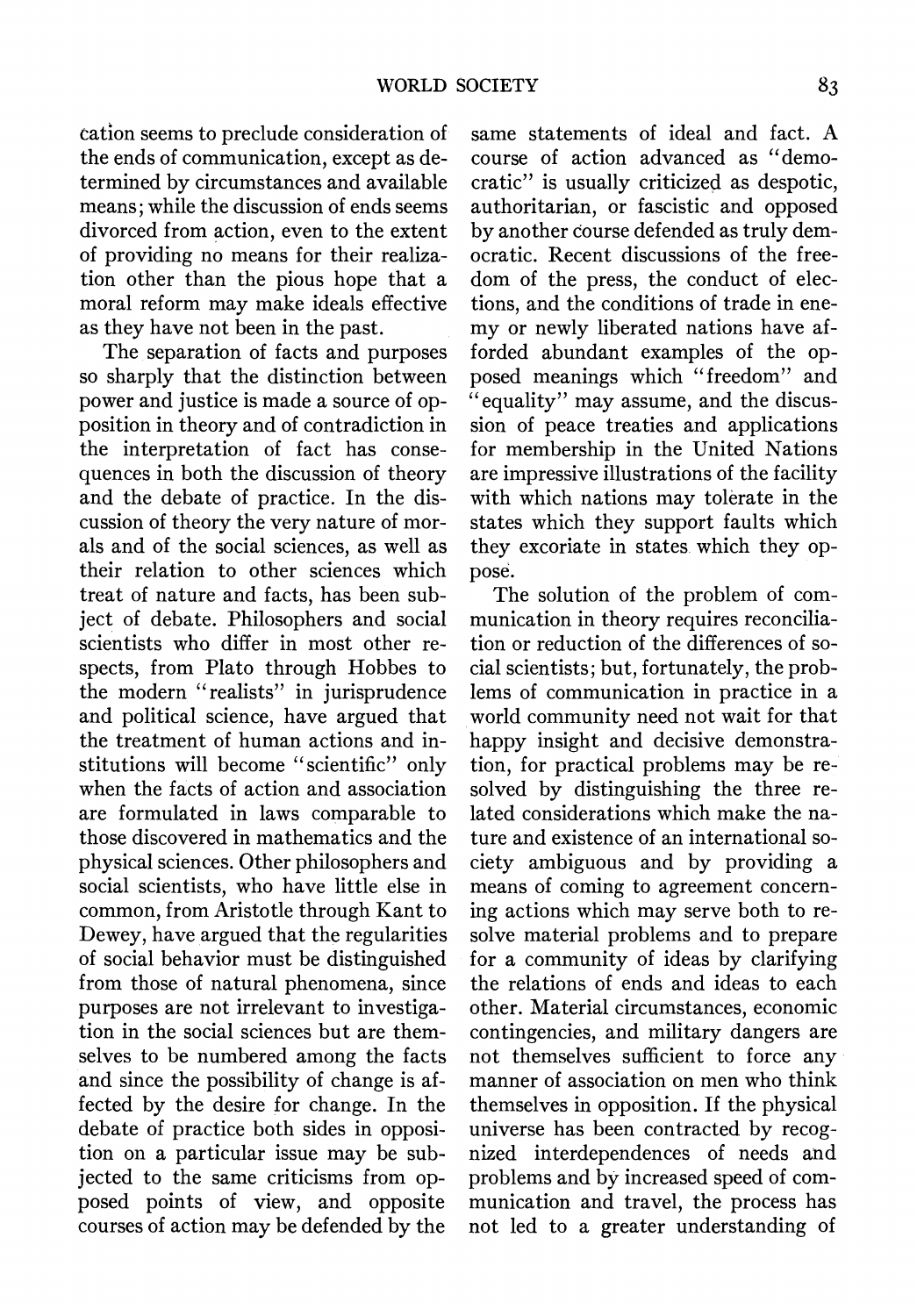**common problems and aspirations or even to accurate statements or sympathetic interpretations of differences. Nor, on the other hand, is it plausible that moral preachment can lead to sufficient unanimity in philosophic doctrine, religious dogma, or economic theory to weld together a world community. In spite of the fact that every force and creed that**  ever was thought to unite men-reli**gious belief; moral doctrine; social, economic, legal, psychological, or even biological compulsions-has been suggested again as the means by which an international society will finally be constituted, man is further from a community of shared values, continuous tradition, and common meanings than he has been at other times in his history. The greatest hope for the survival and advancement of civilization lies not in founding a world society on the solution of economic problems or in seeking its conditions in a preliminary moral community, but in the strengthening of an international organization and in the institution of a world state, for it is conceivable that men may agree upon actions, within stipulated limitations, when they have not agreed about theories or creeds. Such a political organization in practice could at the same time provide opportunity and guidance for the solution of the material problems which have set the nations of the world in opposition and contribute by action to removing misapprehensions and quieting fears which stand in the way of a community of understanding. It could in theory escape the false opposition of modern realists and idealists, for it could claim the support of both. Communities based on force depend on a statement of doctrine and purpose, and they are opposed effectively only by other ideals backed by adequate force; and communities based on common un-** **derstanding and aspiration depend on power adequate to bring opposed interests and beliefs into harmony with the common good of the community. Recent history has shown the dependence of the political institutions on material sufficiency and on some semblance of formulation of basic principles; but it is no less clear that political devices are instruments which operate in lieu of economic force or moral suasion in the solution of economic problems and in the resolution of the conflict of doctrines.** 

#### **1I. THE PROBLEM OF NATIONS IN A WORLD COMMUNITY**

**The ambivalence of theories and the confusion of communication are particularly apparent in the discussion of international political organizations and in the history of attempts to set them in operation. An international society is ultimately a form of association of the men and women of the world; but the members of such a society, whether it is actual or yet to be realized, are united by different needs and purposes in many groups and associations, and those communities of interest are the source of both aids and hindrances to the formation of a more inclusive society. Economic and social forces which make for unity may be interpreted from antagonistic points of view and become the basis for intellectual and moral opposition. Common ideals may be translated by ideological differences into material oppositions and require the protection of spheres of influence and the definition of policed boundaries. Many philosophies besides stoicism and many religions besides Christianity have conceived of men as brothers or as citizens of the world; but, since the concept of the "household" has more than merely an etymological con-**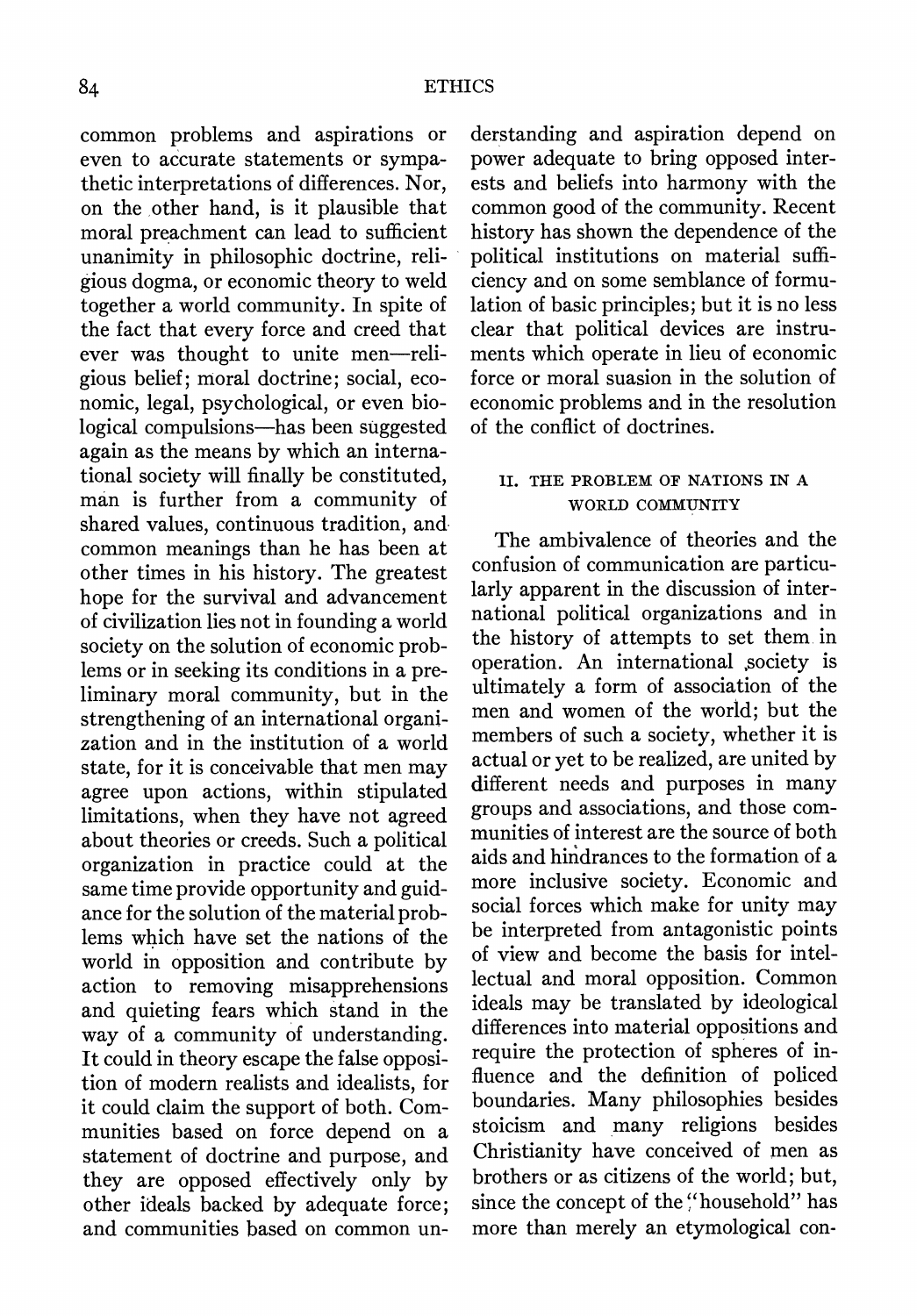**nection with "economics," the conflict of economic classes may be thought to be a necessary preliminary to a classless and nonpolitical society; or, since the generations of the family of mankind have led to differences of races and species, the unity of the world may be projected in terms of the rule of the fittest; or, finally, since economic interests or cultural ideals may be embodied in political organizations, the fate of an international society may turn on the issue of the struggles of nations. The ambiguities of "force" and "justice" confuse the issue of an international society, whether these preliminary struggles are thought of in terms of the conflict of proletariat and capitalist, of underprivileged and privileged peoples, or of despotic and democratic forms of government. We have fought a war to prevent, in the interests of justice, a unification of the world by, force; and we have discovered that the organization of political instrumentalities to achieve justice and prevent further appeal to force encounters difficulties because the pursuit of justice by opposed interests, ideologies, and sovereignties assumes the appearance, or the suspicion, of force. The terms of the problem of an international society are set by the situation. A society depends on material sufficiency and spiritual community, and political institutions may serve to separate questions on which agreement is necessary for action from questions on which disagreement need not lead to action detrimental to society and from questions which need not have the same solution for the entire community; but, to effect that separation, political institutions must possess power adequate to enforce agreements concerning necessary action. The problems of a world state may, therefore, be formulated in terms of the constituent parts of which it must be** 

**composed and in terms of the manner of its organization and operation.** 

**Whether international political institutions are set up by peaceful means or by force, the extant nation-states will be the instruments effecting the change. It seems probable, likewise, that they must be, whether in their present form or modified in the assumption of their broader responsibilities, the units of the eventual -world organization or world state. Such doubts as have been suggested concerning their ultimate function in relation to an international society have arisen from the varied history of the development of -modern nations and the consequent ambiguities of the term as it is applied to the present nations of the world. Those ambiguities may be summarized in terms of the economic, cultural, and political differences which contribute to the confusion of modern theory and communication. The great nations which emerged and assumed their characteristic form in the nineteenth century could take advantage of a separation of political and economic considerations and set up political institutions, rights, and duties on the assumption that at least the broad lines of a laissez faire economy were in effect; the states of the twentieth century have taken more and more economic functions, and the boundaries of states are crossed more and more by economic interests and responsibilities. The criteria for the definition of a nation and the fixing of national boundaries were sought in the nineteenth century in the ideals of " selfdetermination" and the "liberation of oppressed peoples"; but the attempt to apply such ideals in the Covenant of the League of Nations failed to take account of modern developments and oppositions of military and economic power. Finally, victory in the war which was to make the**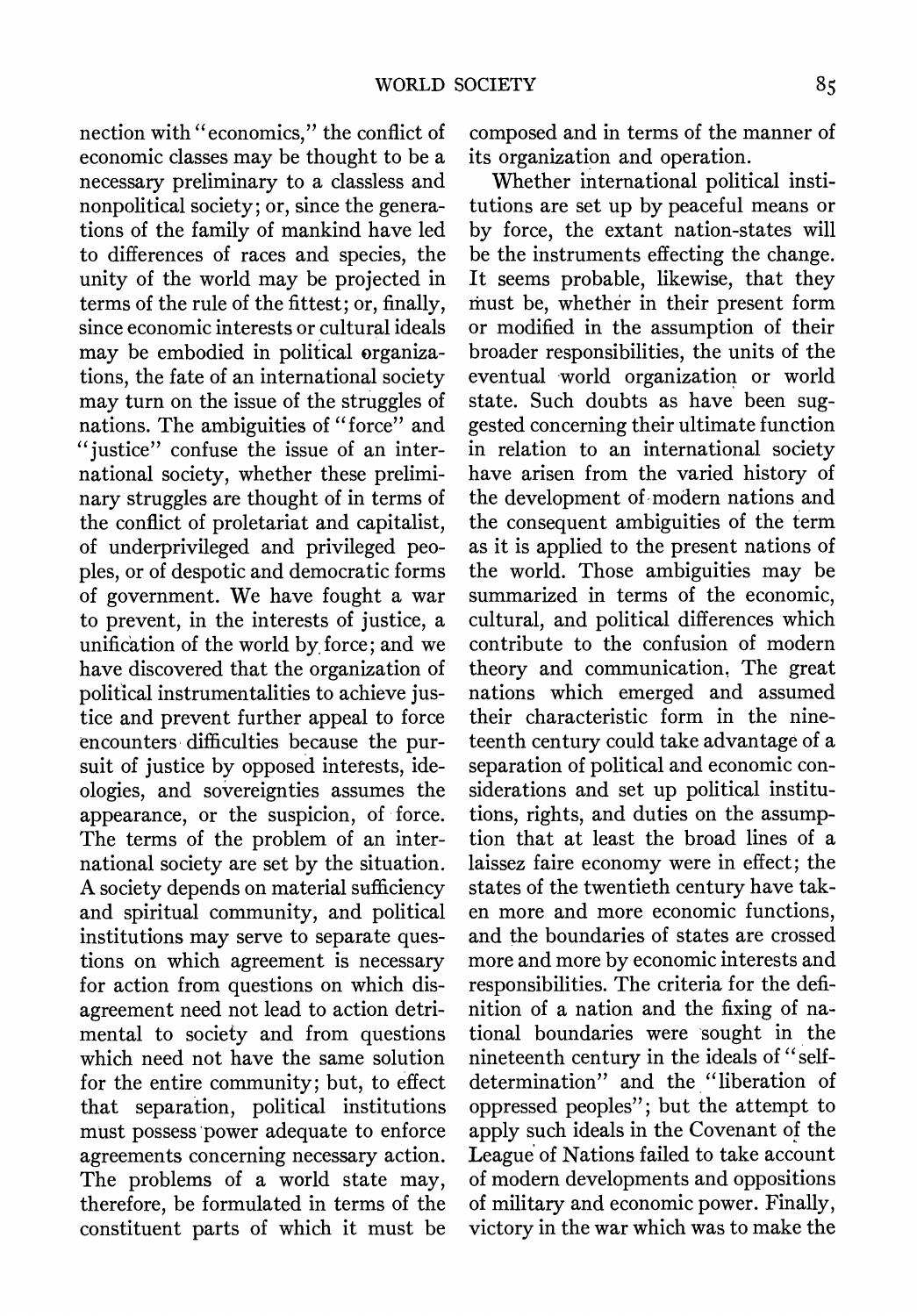**world safe for democracy led, rather, to innovations in despotism; and a second peace settlement is faced with the prob**lem of redefining the "freedom," "equal**ity," and even "democracy" which it seeks to secure. Freedom conceived in terms of political rights and guaranteed by equality before the law and equal access to the courts is defective when detached from-the ideals of economic and social equality and freedom conceived in terms of social responsibility; and the ideology of liberal democracy has been opposed to the development of instruments of mass democracy. A world state might contribute to the resolution of these antinomies, if their resolution is not a condition antecedent to the settingup of a world state, but the problems which a world state must solve cannot await the resolution of these related problems.** 

**The immediate problem of forming a world state turns on the form of co-operation adapted to the oppositions of nation-states and adequate to the solution of their common problems. Viewed abstractly, there are three possibilities. States may associate in treaty, confederacy, or league without surrendering to the larger unit of association any sovereignty or any powers directly over their citizens; states may unite with other states or be subjected to another state in a new unitary state which is sovereign over all subjects or citizens; and, finally, states may form a federation in which the federal government operates for certain purposes directly on the citizens of the constituent states, not indirectly through the medium of those states, while the constituent states retain their authority, each over its own citizens, in all matters not assigned to the jurisdiction of the federal government. Attempts to establish a world state by force, in the distant** 

**and the recent past, have sought justification on the ground that violence and revolution were essential to effect a transition to a form of corporate life which might, once instituted, operate on the principles of justice. Even apart from the fact that force has never been sufficient and moral community has never been universal, there are good reasons to doubt, also, the desirability of referring all problems to a single central government. Recent efforts to develop leagues have proceeded on the hope that "common opinion," the "harmony of interests," or "respect for law" would be a sufficient basis for co-operation or, failing that, would provide a transition to the point at which the new international institutions would be endowed, in consequence of their successful operation, with power adequate to enforce their decisions. A federal organization could depart from the impotence of a league in questions which endanger the peace of the world without sacrificing the full sovereignty of nations or the rights and responsibilities which citizens enjoy under them.** 

**A federal structure would make possible the exercise of a genuine legislative function by the central government, whereas the conventions or agreements of a league require ratification or enactment by the member-states. A strict rule of law would then be available for enforcement by the executive arm of the world government and for interpretation by the federal courts, in the place of observation of agreements at the will of the component states and arbitration by the parties to a dispute according to principles attributed to the law of nature. Such power could be vested in a world federal government, in turn, only if the power bore on individual men and women, who were citizens of the world federal**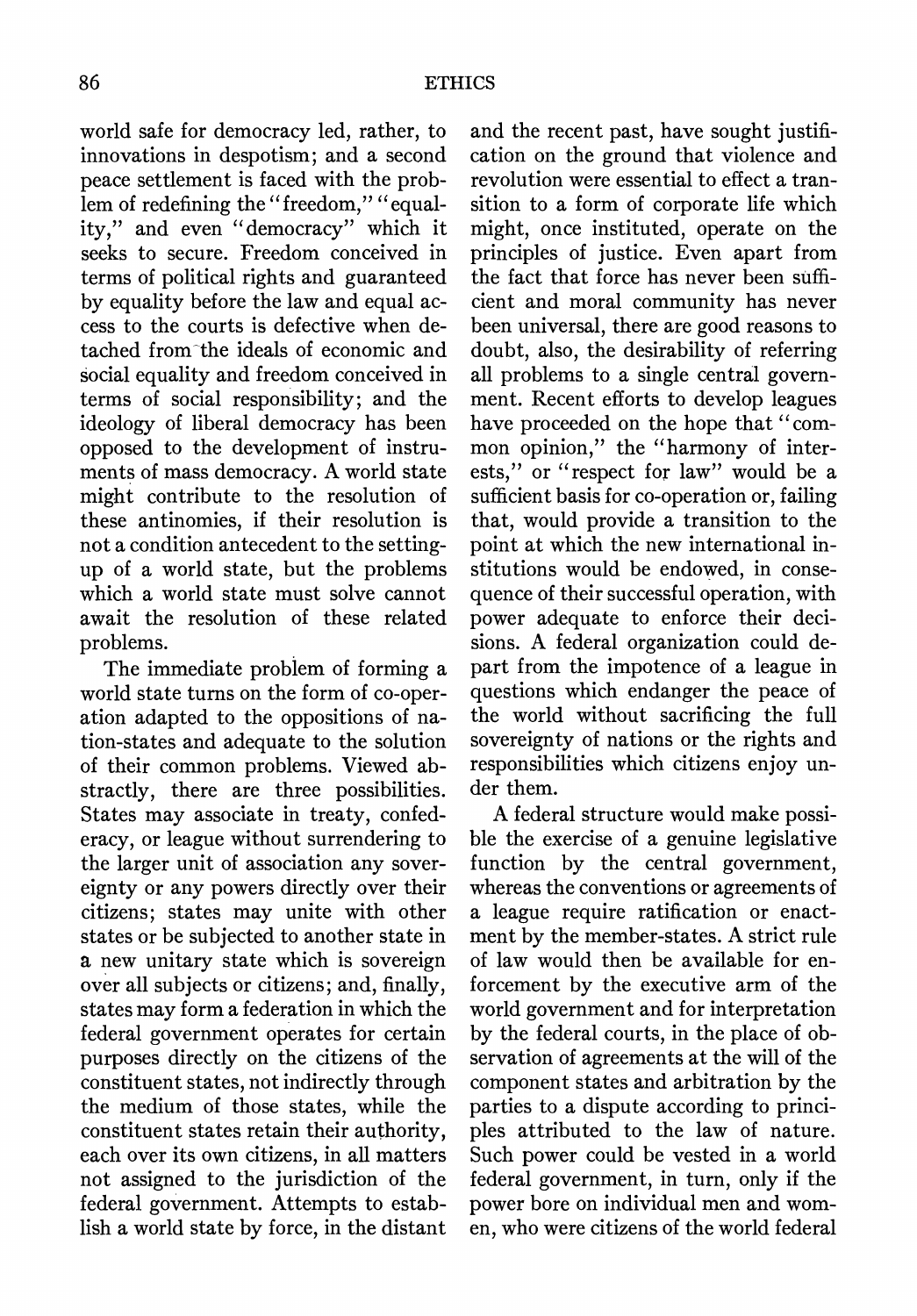**state as well as of their particular nation, and only if the power were limited to the matters specifically assigned to the federal government. Two interrelated anomalies peculiar to leagues would thus be removed by a federation: a coercive power would restrict the principle of free agreement of states and restrain the competition of states for freedom of action, and the operation of law on men and women, to be treated as free and equal, would be substituted for the principle of equalities of states. The possibility of a federal government-and of world law-enforcement and world citizenship-depend, in turn, on the possibility of dividing sovereignty and of defining the proper ends of world government.** 

### **III. THE PROBLEM OF THE FUNCTION OF WORLD GOVERNMENT**

**The political problems of an international society can be solved justly only by the delegation of adequate power to a**  supra-national political **and such a federation is possible only if the constituent states yield some part of their sovereignty. The delegation of power and its limitation are both defined by the ends of government: if the world federal government is to be effective, it must possess power adequate at least to maintain peace; if the world federal government is to be instituted and brought into operation, the rights and privileges of extant states must have adequate safeguard. This is the statement either of**  a hopeless dilemma or of a rule for ac**tion. There is no simple formula by which to measure the limits of what is adequate in either case or to formulate the safeguards of either definition in terms of quantities of power; but a separation of functions may be made the basis of a dynamic interrelation by which** 

**men and their corporate associations may determine those limits, without resort to physical violence or departure from legal justice. If a central political organization is given the power to legislate concerning the manufacture and possession of the instruments of extreme destruction which have given the present international crisis an urgency different in kind from previous threats of war and concerning other questions which involve the threat of armed conflict, there may be time and inclination to try the resolution of problems of economic, social, cultural, and moral adjustment by voluntary co-operative action of associations of men and nations and by study and recommendation of advisory organs of the federal government. Within the frame of even limited federal homogeneity, states or groups of people may federate for particular political purposes or associate for the achievement of economic, moral, or intellectual ends, and**  large units may federalize into smaller **units more appropriate for specific purposes. In the complex of such associations the problem of mutual understanding may be attacked in the context of a developing common tradition and common trust. The central problems of federation for these purposes are new in the history of federal organizations, for they turn on the possibility of a federal organization of which the parts are diverse in their economies, their political forms, and their ideologies. If peace depends on the resolution of all such differences, the practical difficulties faced by statesmen will continue to be masked in ambiguities which permit opposed policies to claim identical ideals, and the theoretic difficulties treated by philosophers and sociologists will continue to be set forth as an opposition between those who neglect spiritual values and those who op-**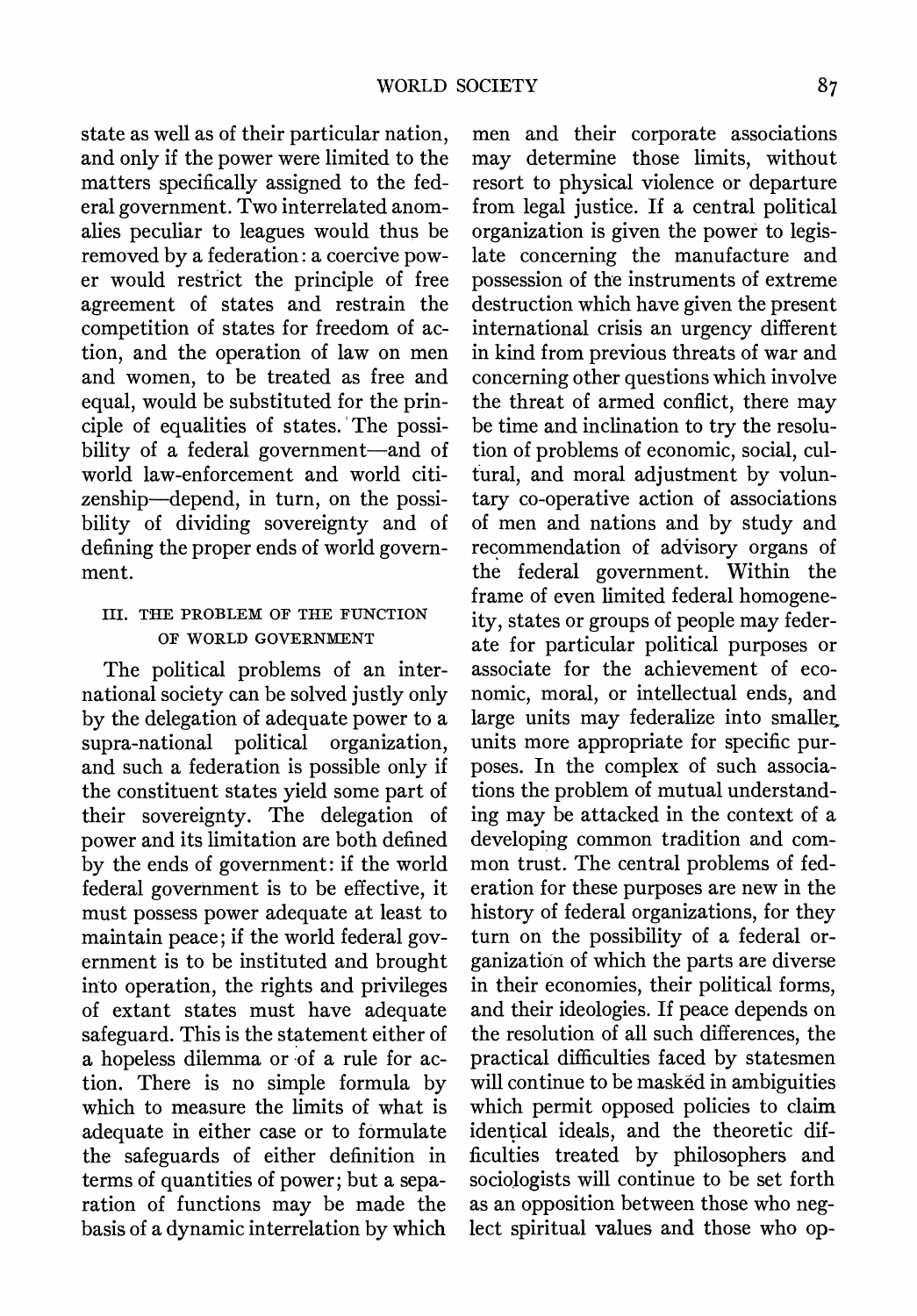**pose science, between realism and idealism, ideology and utopia. If, on the other hand, political institutions can be set up for the discussion and resolution of problems, it is conceivable that agreement on action and policy may be possible even in economic questions without agreement concerning theory, and the resolution of problems of action may, in turn, contribute to the clarification of differences and coincidences of theory. The very ambiguities that distract the discussion of problems will contribute to the possibility of action, for most of the nations of the world and all the great powers make use of common political terms and conceptions-the election, the representative assembly, the ideals of freedom, equality, and even democracy; and, although they differ so widely that either extreme of practice or conception seems to the other sophistic and unprincipled, analogous contradictions, found within the practices of a single country or in the evolution of its institutions, are ground of hope for an evolution to homogeneity of world practice and polity.** 

**The separation of political institutions from economic issues and moral and intellectual principles and the limitation of the end of world government to the maintenance of the peace, however, are themselves open to misinterpretation. The separation of functions is made in recognition, not in denial, of their organic interrelations, for the multiplicity of men's purposes and needs leads to the association of men in a multiplicity of organizations, and the fate of an international society depends on discerning the international public which will exercise the political functions of that society. Any statement of ends for those political functions will be subject to the ambiguity of which the opposition of "power" and "justice" is a sign in mod-** **ern discussions. "Peace" may be defined in a minimum sense as an absence of change; but the history of the last twenty-five years furnishes a multitude of reasons for suspicion of the ideal of "peace" and "collective security" conceived in terms of resistance to " aggression," for, in the absence of a power to enact and enforce laws, the judicial treatment of aggression tends to be a defense of the status quo; justice tends to be determined by the "haves" and power to be employed by the "have-nots"; and "liberal democracies" tend to be opposed to "mass democracies," and "pluto-democracies" to "people's democracies." "Peace" and "security" have also a broader definition, and the "harmony of interests" is determined in that broader sense by considerations of "welfare" and the "common good," for peace is ultimately achieved only by the harmonious functioning and interaction of the parts of a society. The legislative power vested in a federal government is the instrument by which such an order and. interrelation may be established, since it provides a means by which international relations may depart from past theories and past establishments. Peace can be achieved only if provision is made for change as well as stability, and security is conceivable only if revolutions can have a peaceful issue and control. In a dynamic interrelation of associations in an international society, political institutions directed to the maintenance of peace and invested with power adequate for that function will succeed in the long run either by the development of other agencies for social, economic, and intellectual co-operation or by the growth of legislative power. They will fail if the power delegated for the task is insufficient or if requirements of justice are unsatisfied.**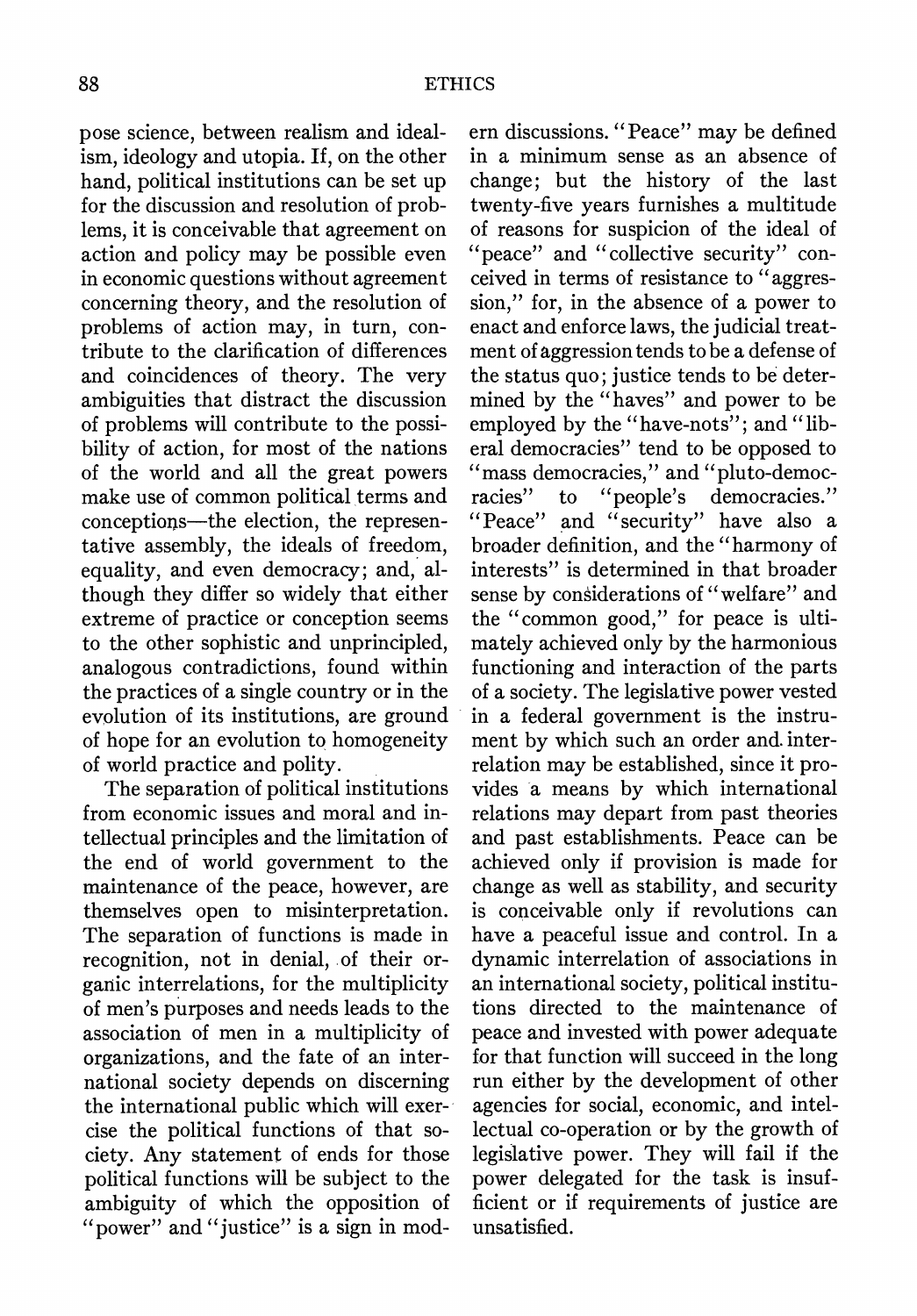**The ambiguities which are found in the theoretic statement of the problems of international society and the dilemmas which impede action in its interests are not independent of each other, nor, on the other hand, are they solved by the same devices. Three major theses have emerged in the consideration of means by which practical may be distinguished from theoretic problems in the interests of peaceful co-operation and agreement concerning action.** 

**The first thesis asserts the priority of the political in modes of coming to agreement concerning courses of action. In discussions of international society and in efforts to act in recognition of its needs, economic, social, moral, and intellectual problems are closely interwoven. Yet that interdependence is conceived and stated in many ways: it is thought that moral and intellectual problems will be resolved if men can agree about means of removing material needs and inequities, and it is thought that economic and social inequalities will disappear if men can agree about the nature of justice and goodness. Antinomies and ambiguities occur not only in the opposition of theory to theory and in the contradiction of fact by fact, but also-since these oppositions and contradictions are possible only because of the mutual relations of theories and facts-in the confusion of theories and purposes with facts and evolutionary developments. In the discussion of theories, ambiguities and antinomies are removed by careful definitions bearing on the situation under consideration; and, when the discussion and theory are about a practical problem, the existence of differences of interpretation and purpose in the minds of men and groups of men is part of the factual situation. In the discussion of practice, ambiguities and antinomies** 

**which arise in the opposition of the parties to the debate are differences not only of theory and purpose but also of interpretation of facts and therefore are not effectively removed by definition or readily modified by empirical inquiry. Since action and co-operation cannot await the removal of sectarian differences, the political means of coming to agreement concerning courses of action provides the one alternative both to the unjustified use of force (whether in the manipulation of material advantages or in the imposition of economic theories or moral criteria) and to the ineffective use of intellectual and moral suasion (whether for the distribution of material goods or for the definition of justice). The application of this thesis to the problems of international society suggests the conclusion that the formation or discovery of world society depends on the constitution of supra-national political institutions in which ambiguities of theory and interpretation may be avoided in the concreteness of agreements about particular courses of action.** 

**The second thesis asserts the priority of the political in forms of association. It follows as a consequence of the thesis of the priority of the political in modes of coming to agreement concerning courses of action, for, as the first thesis seeks in the establishment of political institutions which might contribute to the eventual solution of economic and moral problems a political mean between the extremes of stating problems exclusively in economic or moral terms, the second thesis seeks to avoid the unreal separation of power and freedom either by the elevation of power to moral right or the reduction of freedom to moral indifference, and to provide a political mean between these extremes in the recognition of a multiplicity and order of human associations**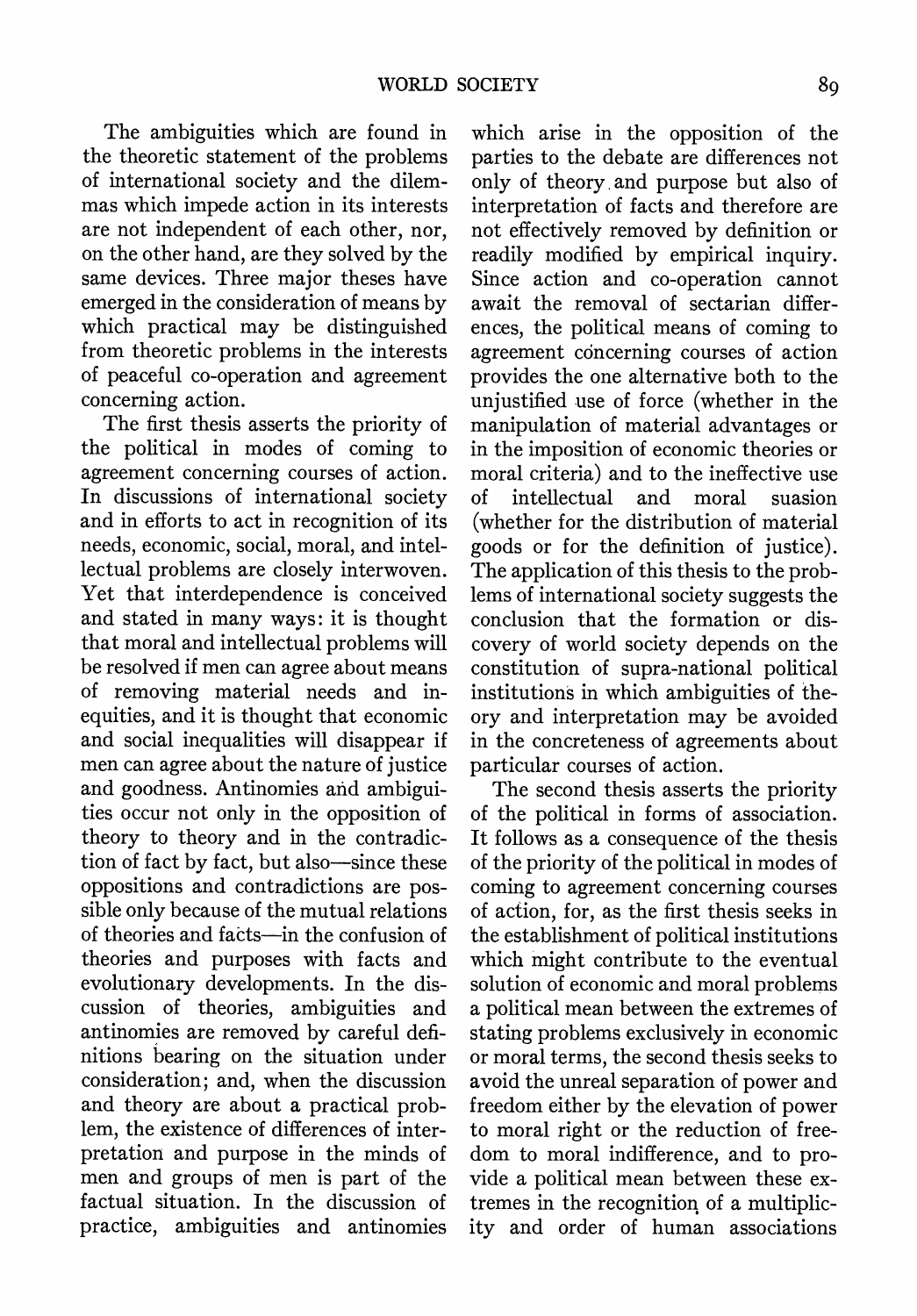**among which political associations take their place. If political institutions are essential to agreement concerning action in a world society, those institutions must be associations of the men and women of the world, and they must find their place among other human associations. They will satisfy these conditions most readily if they are federal in distribution of functions and powers, for a federal world government would legislate directly on the men and women who are citizens of the world state and would reserve the exercise of specific functions to the nations of the world or to the parts of nations or to the combinations in which nations or their parts or groups of men might associate. The alternatives to federation are the league or the unitary state. Since the league does not possess legislative powers and its member-states operate as sovereign and separate units, the only means of coming to agreement which it provides are indirect (for decisions must be ratified by the memberstates) and incomplete (for decisions are binding only on states which ratify them and they may be further restricted on important matters by the principle of unanimity). The unitary state, on the other hand, tends to obliterate the multiplicity of human associations, since it does not provide for the distribution of functions that might be exercised better by small units or for the protection of the legitimate aspirations of states; and nonpolitical functions may therefore be assimilated to the exercise of political power, and social and cultural differences may be reduced to a common mold in the centralizing of political power. In general, since action and co-operation are impossible in any group if the minority is at all points free to withdraw from the execution of decisions or if the uniform course of action is imposed exclusively** 

**by the use of force, the political form of association provides the one alternative to anarchy when persuasion is insufficient to bring about agreement and to despotism when power is sufficient to enforce it. The application of this thesis to the problems of international society suggests the conclusion that federation is the form of organization in which the antinomies of action and the ambiguities of justification may be controlled by the limitation of power to specific spheres and purposes.** 

**The third thesis asserts the priority of the political in the selection of ends for corporate action. There is general agreement among the peoples of the world in seeking peace and in requiring that the conditions of peace be just, since an unjust peace will not endure. There is little agreement concerning the actions that will bring about justice or even concerning the eventual conditions to be sought as embodying justice. Between the two world wars, justice was sought, without adequate examination of the consequences in fact or the assumptions in theory, both in the stabilization of the status quo and in the institution of revolutionary changes, and the use of force in jeopardy to the condition of peace was detected both in actions of aggression and in defenses of privilege. We are no clearer, after the conclusion of the second World War, concerning what is desirable in the accessibility of materials or the distribution of rights. We have, however, come to a widespread recognition that men must defend their "freedoms" and that they can do this by means of "democratic" institutions, while recognizing that both "freedom" and "democracy" are ambiguous in the statements and actions of nations. We have come to a widespread agreement**